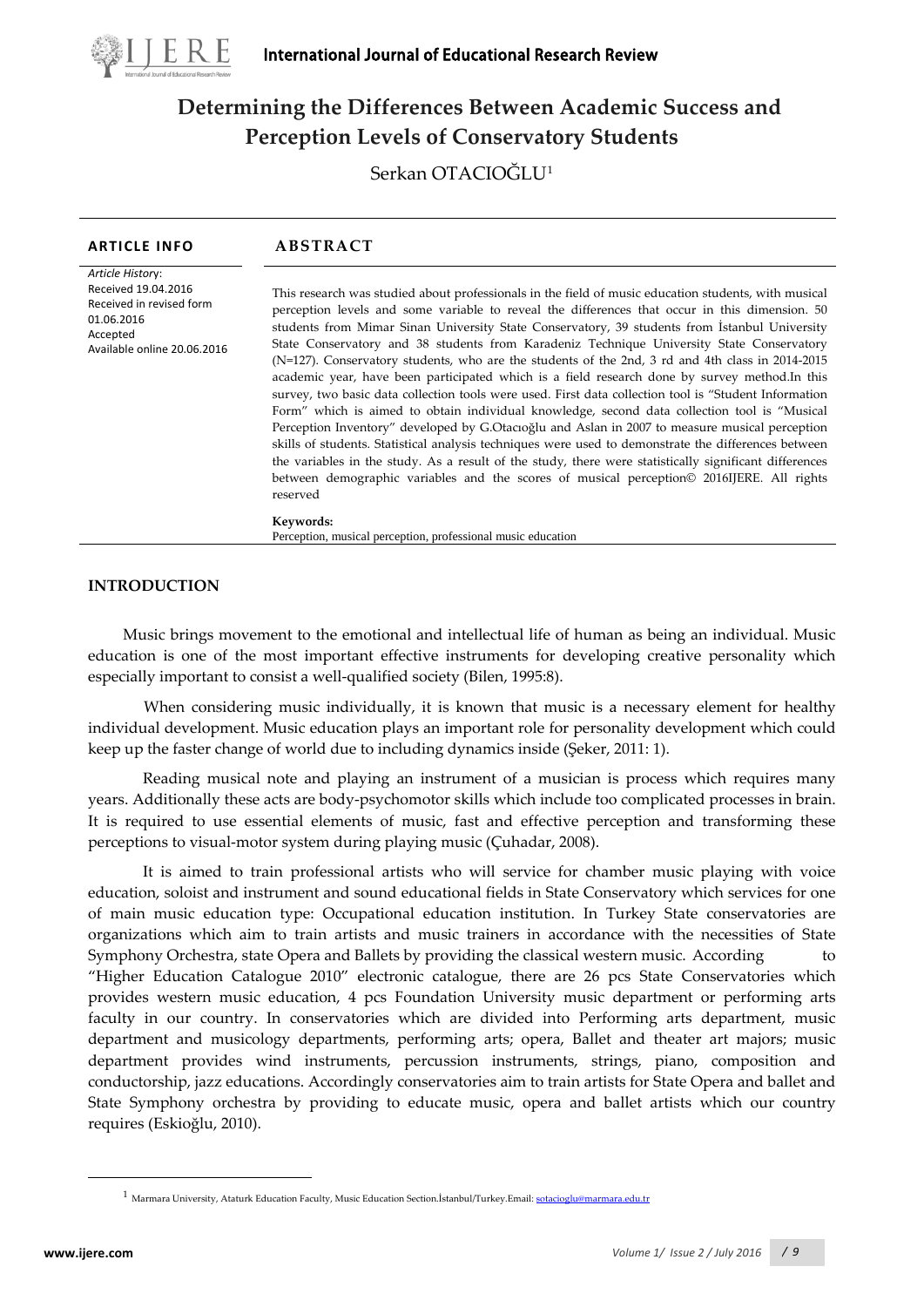While the education is provided with block lessons, instrument and singing lessons are provided individually in these organizations which have been founded in order to train artists. It could be avowable to say that individual lessons are the most important lessons which affect the education quality of conservatory. Qualify of trainer is more important comparing to other education fields for individual educations due to these lessons are provided privately such as one trainer and one student. Role of trainer could be liken to a life coach and relationship of trainer and student could be liken to master- apprentice relationship in conservatory education.How the students who are educated as the above mentioned music system perceive themselves in musical aspects has been come to the fore (YOK, 15/10/2008).

Describing music perception as a physic-psychological phenomenon which consists of a range of audio system will not be sufficient. In order to explain this phenomenon emotions and thoughts which were loaded in to the music sounds and convenience of performance of these music sounds with music art should be revealed. A music piece is a musical message which was created by composer. Composer is the person who transmits the emotions received from the natural and social environment oriented from intellectual structure and psychological structure where they have been perceived by his/her personal abilities to his/her environment by loading them into the melodies. Commentator is the person who carries musical message of composer to the environment and listeners. There should be association with composer's esthetical artistic life and commentator's artistic life in order to carry the perceptions of composer which belongs to composer by holism (G. Otacıoğlu, 2008).

As long as this association grows the perception of composer and transmission ratio of commentator increases. For that reason there should be a common artistic – esthetical life fields which could associate composer and commentator in order to perceive the music message perception. In this situation in order to symmetric coincidence there should be a large ratio of composer, commentator and listener esthetical life field coincidence for the perceptions which listener received from melody. In order to transmit the musical messages sourced from composer to the individual and gradually to the society individuals should have a good musical education. So each individual who get trained should be as equipped as to interpret the composers and each type of musical pieces also they should teach these information and abilities to the others (Otacıoğlu and Aslan, 2007).

It is significantly important how individuals who have been received music education alongside music ability perceive themselves in terms of music for their occupational development. An individual who considers himself/herself competent in this field could waver against the occupational difficulties after the music education. Realizing the deficiencies of individual depends how to know himself/herself and perception. So he/she could be a good musician and trainer by the time.

Modern education methods should be utilized in order to train an instrument or voice teacher in addition this education should be systematic, conscious and planned activity. In order to reach the success of teaching, activity should be tested and education programs in teaching faculties should be enhanced by research feedbacks. Measuring the musical perception ability which is one of the variables of success of teacher candidates and occupational education effectiveness consist the essential purposes of this research.

Answers were sought for below research questions in consideration of above mentioned information: Conservatory students who get professional instrument education: Is there a meaningful relationship between music perception and academic success? And is there a meaningful relationship between the variables of university and individual instruments?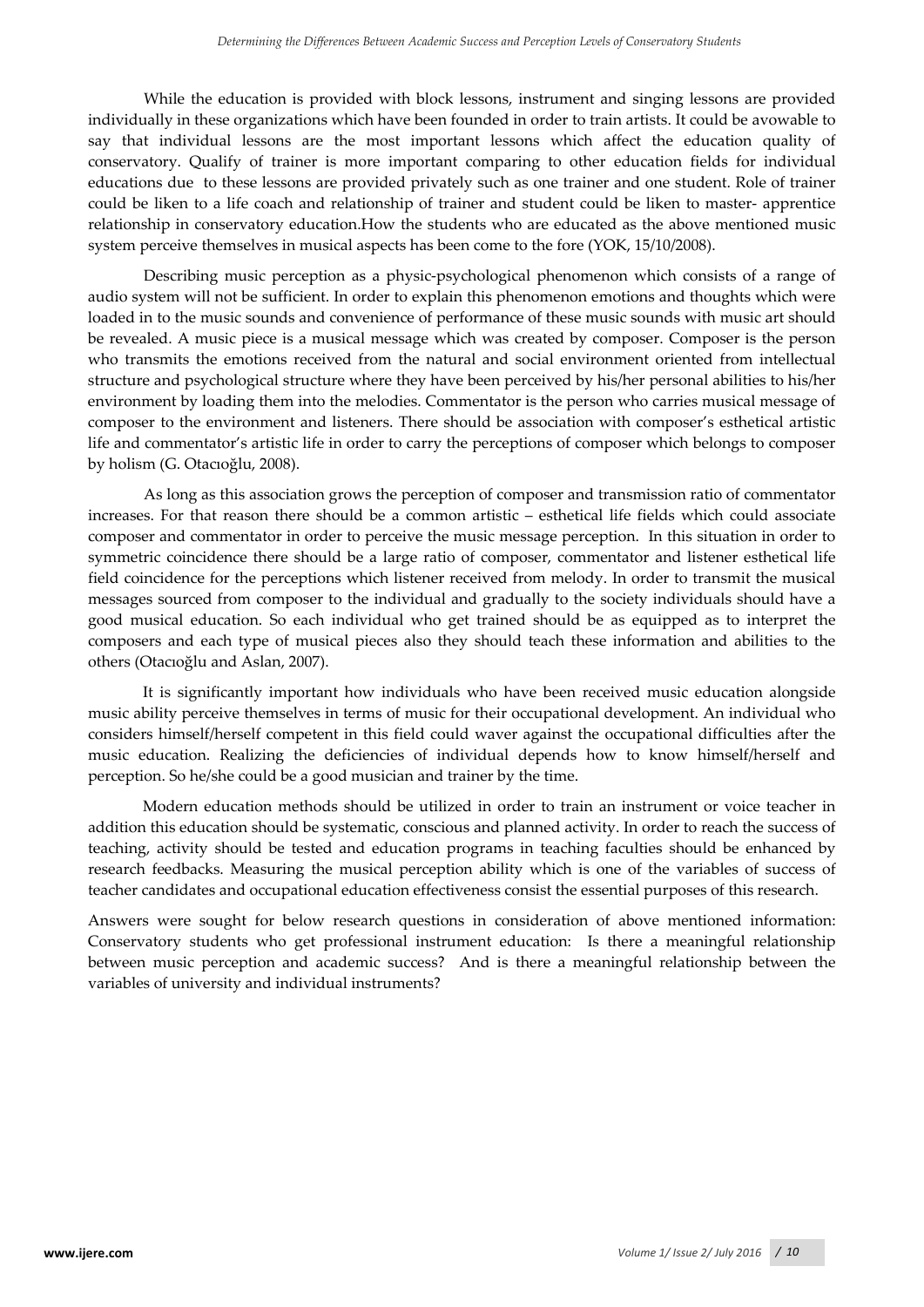### **METHOD**

## *1.1. Research Model*

This research has been carried out by survey method. General scanning model is a research approach which describes a previous or current situation as it exists.

#### *1.2. Universe and sample*

Universe of research consist of the professional music education receiver license students who are educated different conservatories of Turkey. Sample of research consist of 127 students who were chosen randomly from the above mentioned universe. Demographical characteristics of music teacher candidate sample have been provided below (Table 1). Mimar Sinan University State conservatory (n=50), İstanbul University State conservatory (n=39) and Karadeniz Technical University State conservatory (n=38). Post graduate 3rd and 4<sup>th</sup> class 127 student educated in 2014-2015 education – term.

| Variable   | Group                 | $\mathbf{f}$ | $\mathbf{0}_{\mathbf{0}}^{\prime}$ |
|------------|-----------------------|--------------|------------------------------------|
|            | Mimar Sinan           | 50           | 11,6                               |
| University | İstanbul              | 39           | 8,2                                |
|            | Karadeniz T.U.        | 38           | 10,2                               |
| Gender     | Girl                  | 82           | 61,2                               |
|            | Boy                   | 45           | 38,8                               |
|            | 19-22                 | 69           | 70,2                               |
| Age        | $23 - 26$             | 32           | 23,8                               |
|            | 27-30                 | 26           | 6,0                                |
| Class      | 3rd class             | 65           | 50,6                               |
|            | 4 <sup>th</sup> class | 62           | 49,4                               |
|            | Strings               | 52           | 54,1                               |
| Instrument | Guitar                | 34           | 16,0                               |
|            | Woodwind              | 22           | 14,9                               |
|            | Voice                 | 13           | 6,0                                |

**Table 1.** Frequencyand percentage distributionsforthedemographic characteristics ofstudents

#### *2.3.Data collection ınstruments*

A duplex survey aimed at determining the relationship of students between demographical variables and musical perception levels was used. These sections are; personal information form in order to research the demographical characteristics of students, Musical perception scale.

#### *2.3.1.Personal Information Form*

This form includes 10 questions in order to collect the information of music education teacher candidates' demographical situation also university of students, gender, age, class, individual instrument,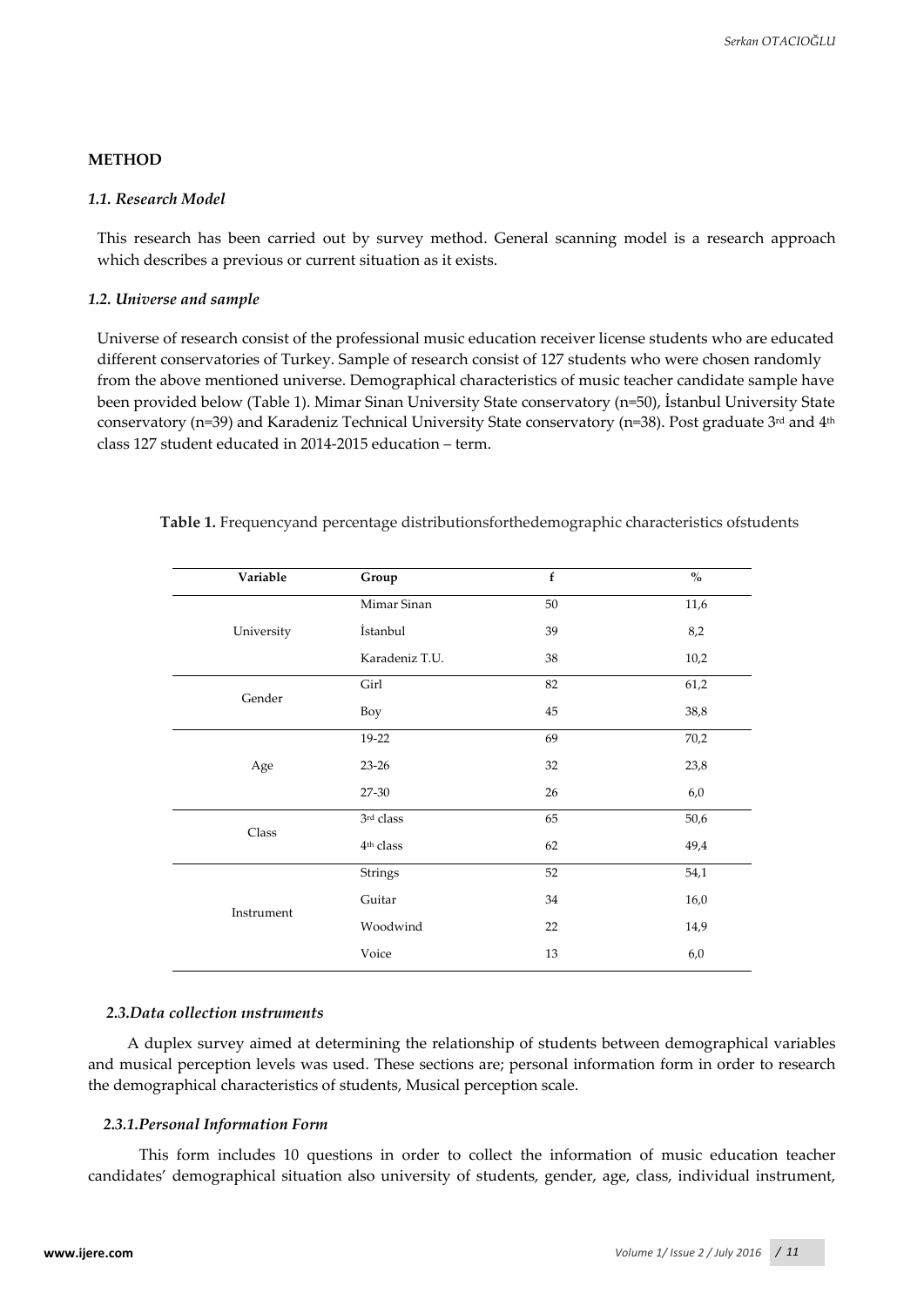situation how individual consider himself/herself with regards to successful. Questions considered necessary were used in the research.

## *2.3.2.Musical Perception Scale*

Three sub segment scale of Otacıoğlu & Aslan (2005) which was developed in order to determine the musical perception level of student has been used after receiving his permission accordingly the purpose of research in the second chapter of survey. After the confidentiality analyses of 97 questions of scale which was developed by Otacıoğlu&Aslan, Cronbach Apha coefficient related the sub-dimension of "General Music information and culture" was found 0,914; confidence coefficient sub-dimension of "technical and theoretic information" was found 0,960; confidence coefficient sub-dimension of "interest towards the music and attitude" was found 0,880. A fivefold option (Likert type) which determines the expression level of student for the related subject between "completely sufficient"(1) and "completely insufficient" (5) across the expressions of sub-dimensions. Validity and confidentiality of sub dimensions of scale has been tested by material analyze which was carried out accordingly purpose of research.

Alpha model and harmony values depending between the materials were calculated for confidentiality analyses of used scale and sub dimension materials. Depending on Alpha (*α*) coefficient scale and confidentiality of sub dimensions has been evaluated below. As seen on the table coefficient of sub dimension of musical perception scale was found between  $\alpha=0.934$  and  $\alpha=0.969$ . That shows us musical perception sub dimensions and materials of sub dimensions have a strong relationship and their confidentiality is higher (internal consistency). As a result validity and confidentiality of scale has been considered higher and it could be used as is.

## *2.4. Analyze for Data*

All the data collected from the participating students by survey (Personal Information Form, Musical Perception Scale) have been subjected to statistical analyze. Accordingly the purpose of research respectively frequency (*f*) and percentage (*%*) have been calculated; musical perception sub dimension level of students and average points  $(\bar{x})$  of perception levels included in sub dimensions and standard deviations (*ss*) values have been calculated, depending on the demographical characteristics of students, accordingly the normality distribution of Musical Perception Scale Sub dimensions points, independent group t-test which used for comparing the double groups or Mann-Whitney Test (when normality assumption was not provided) and one way analyze of variance (Anova) or Kruskal-Wallis test (when normality assumption was not provided) which is used to compare three or more group comparison was applied. Post-Hoc LSD test was carried out when meaningful difference was found in one way analyze of variance in order to research where the difference exists between the groups.

## **FINDINGS**

General findings related the musical perception level of students was placed in this subdivision of research. Students considered related option and points while assessing three dimensional musical perception scale materials such as "General Music Information", "Technical And theoretical information" and "interest and Attitude towards the music". General average points of participated student's related Musical Perception Scale sub dimensions have been calculated, have been given below table 2.

| Table 2: The averagescoresforthestudentsMusical PerceptionScalesubscales |
|--------------------------------------------------------------------------|
|--------------------------------------------------------------------------|

| Factor                                     | $\boldsymbol{X}$ | SS   |
|--------------------------------------------|------------------|------|
| General/Music<br>Informationand<br>Culture | 3,24             | 0,58 |
| Technical&theoretical knowledge            | 3,40             | 0,64 |
| Interest and attitudes                     | 3,60             | 0,73 |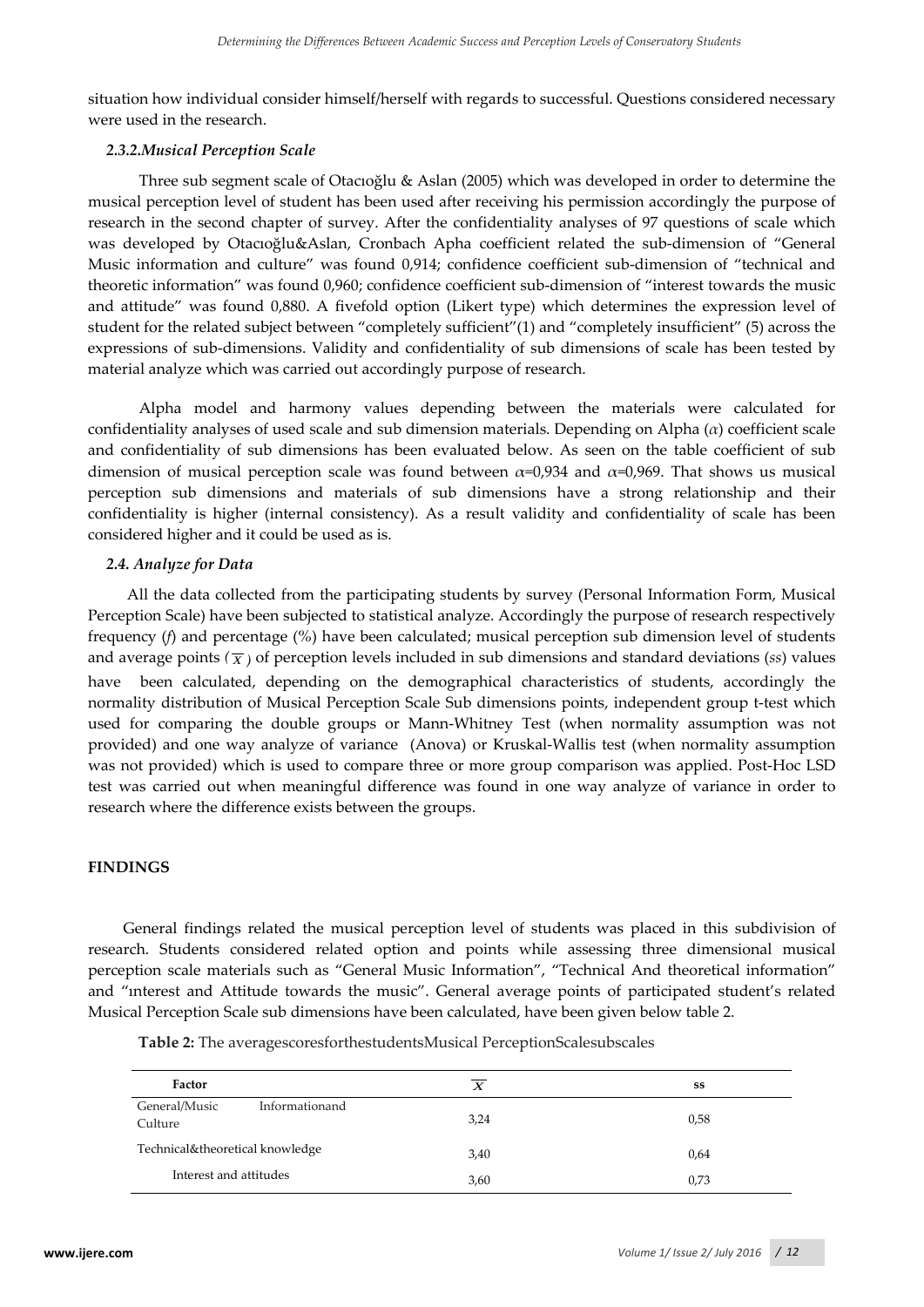As seen over the table dimension where students find themselves as most sufficient is interest and attitude towards the music ( $\overline{X}$  interest and attitude towards the music =3,60). Students assessed their interest and attitude towards the music as "quite sufficient" level. In respect to other two dimensions, students assessed themselves as "slightly sufficient". The lowest average point was found for general musical information and culture dimension ( $\overline{X}$  Genral music information and culture =3,24). Average points of students in respect to information related technical and theoretical was "slightly sufficient" and it is a little bit higher than General Music information and culture ( $\overline{X}$  Technical and theoretical information=3,40).

Assessing the perception levels of students related musical perception scare according to demographical features. In this chapter whether students who participated the research have meaningful differentiation in perception levels related musical perception scale dimensions accordingly demographical features or not has been assessed. Comparing which was carried out according to university, gender, age, class, individual instrument of students was given in Table 3.

| Factor                              | University       |    | <b>Descriptive Statistics</b> |      |      | Anova |  |
|-------------------------------------|------------------|----|-------------------------------|------|------|-------|--|
|                                     |                  | N  | $\overline{\mathbf{x}}$       | SS   | F    | p     |  |
|                                     | Mimar Sinan      | 50 | 3,10                          | 0,58 | 5,65 | 0,041 |  |
| GeneralMusic Informationand Culture | İstanbul         | 39 | 3,26                          | 0,61 |      |       |  |
|                                     | Karadeniz Teknik | 38 | 3,26                          | 0,52 |      |       |  |
|                                     | <i>Istanbul</i>  | 39 | 3,25                          | 0,65 | 6,87 | 0,028 |  |
| Technical and theoretical knowledge | Karadeniz Teknik | 38 | 3,30                          | 0,64 |      |       |  |
|                                     | Mimar Sinan      | 50 | 3,49                          | 0,56 |      |       |  |
|                                     | Karadeniz Teknik | 38 | 3,40                          | 0,85 | 9,29 | 0,012 |  |
| Interest and attitudes              | Mimar Sinan      | 50 | 3,46                          | 0,70 |      |       |  |
|                                     | İstanbul         | 39 | 3,84                          | 0,59 |      |       |  |

# **Tablo 3:** Students Musical Perception Scale subscales of perception levels for showing that differentiation based on the university they studied variables Anova test

Whether Musical perception scale sub dimensions perception levels of students significantly differ depending their university or not was assessed by Anova test and university variable cause significant differentiation in respect to three sub dimension was founded. General music information and culture perception level of students was found significantly different depending their university (F=5,65 and p<0,05). According to post-hoc LSD test results which were carried out to determine sub dimension was perceived different for which university students:

- Mimar Sinan University students and İstanbul and Karadeniz Technical University students' general music information and culture levels are different and this difference is against Mimar Sinan University students.
- Istanbul university students and Karadeniz Technical University and Mimar Sinan University student's technical and theoretical information levels are different and this difference is against İstanbul university students.

Finally it has been founded that interest and attitude towards the music of students has been found significantly different depending on their universities. According to the results of post-hoc LSD test which was carried out after Anova Test, interest and attitude towards the music of Karadeniz University students and Mimar Sinan University students are different and this difference is against the students of Karadeniz University.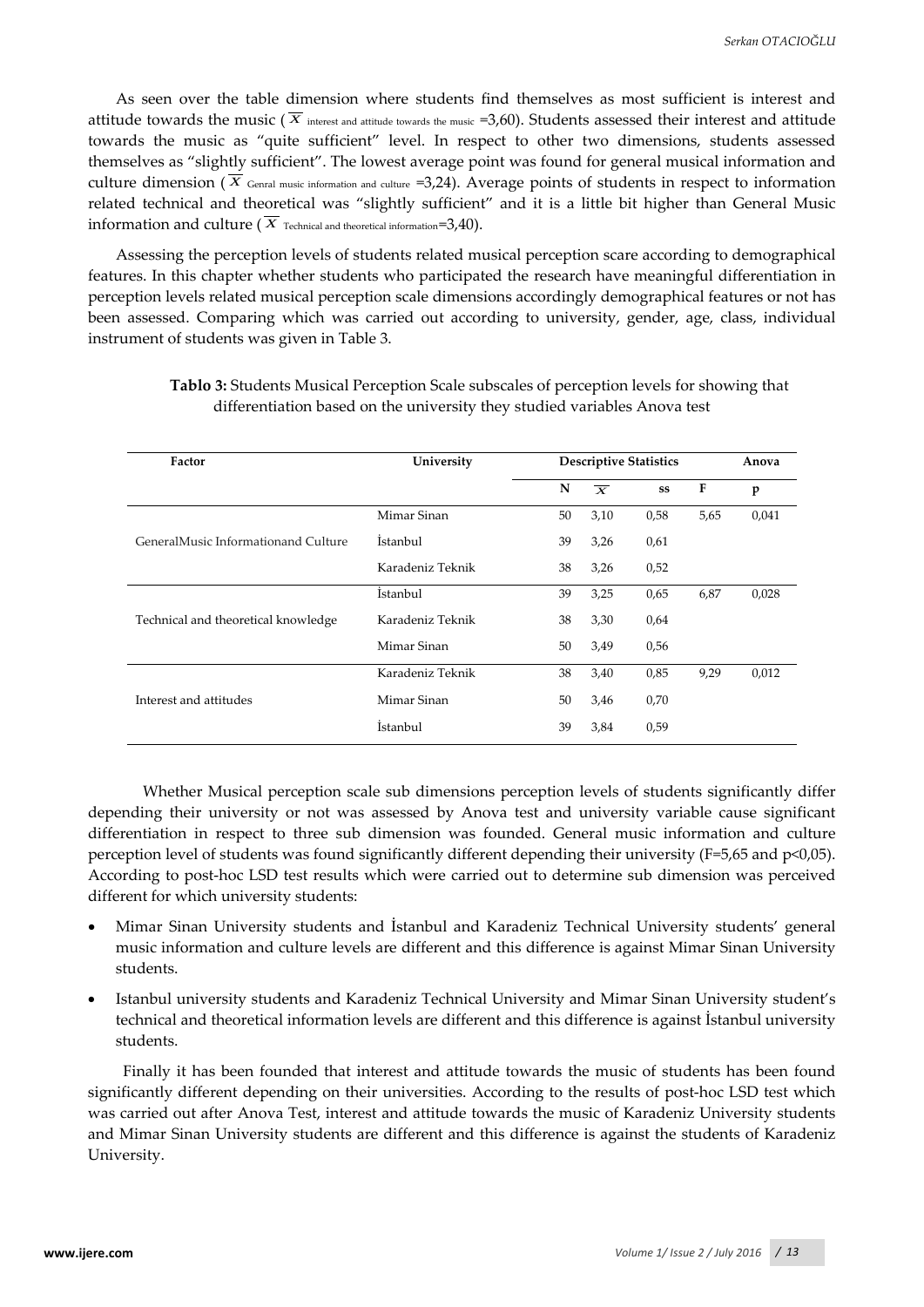Whether Musical perception scale sub dimensions perception levels of students significantly differ depending their individual instruments or not was assessed by Anova test and individual interest variable did not because significant differentiation in respect to any sub dimension was founded in Table 4.

| Factors                                      | <b>Instruments</b>          |           | Descriptive statistics    |                   |      | Anova        |  |  |
|----------------------------------------------|-----------------------------|-----------|---------------------------|-------------------|------|--------------|--|--|
|                                              |                             | ${\bf N}$ | $\overline{\overline{X}}$ | ${\bf s} {\bf s}$ | F    | $\mathbf{p}$ |  |  |
|                                              | strings                     | 52        | 3,20                      | 0,60              | 0,94 | 0,441        |  |  |
|                                              | Guitar                      | 34        | 3,23                      | 0,50              |      |              |  |  |
| GeneralMusic<br>Informationand<br>Culture    | wind                        | 22        | 3,27                      | 0,57              |      |              |  |  |
|                                              | voice                       | 13        | 3,41                      | 0,52              |      |              |  |  |
|                                              | Piano                       | 6         | 3,26                      | 0,47              |      |              |  |  |
|                                              | strings                     | 52        | 3,41                      | 0,64              | 0,48 | 0,750        |  |  |
|                                              | guitar                      | 34        | 3,36                      | 0,64              |      |              |  |  |
| theoretical<br>Technical<br>and<br>knowledge | wind                        | 22        | 3,38                      | 0,69              |      |              |  |  |
|                                              |                             |           |                           |                   |      |              |  |  |
|                                              | voice<br>13<br>3,43<br>0,56 |           |                           |                   |      |              |  |  |
|                                              | piano                       | 6         | 3,33                      | 0,48              |      |              |  |  |
|                                              | strings                     | 52        | 3,62                      | 0,75              | 0,30 | 0,876        |  |  |
|                                              | guitar                      | 34        | 3,56                      | 0,67              |      |              |  |  |
| <b>Interest and Attitudes</b>                | wind                        | 22        | 3,57                      | 0,80              |      |              |  |  |
|                                              | voice                       | 13        | 3,61                      | 0,57              |      |              |  |  |
|                                              | Piano                       | 6         | 3,55                      | 0,65              |      |              |  |  |

**Table 4:** Students Musical Perception Scale subscales of perception levels for showing that differentiation based on the individual instrument variables Anova test

When assessing average points related sub dimensions of having different individual instrument students, it is seen that there are small differences.

Coefficients belonging to Pearson moments multiplying correlation which was carried out in order to assess the relationship between musical perception levels and individual instrument success levels of students who have participate the research were submitted in Table 5.

**Table 5:** Results for Relationships between Perception Levels with Academic Success of Students

| Pearson results carried out for relation between "Musical perception and "Academic success" grades. |       |       |      |         |
|-----------------------------------------------------------------------------------------------------|-------|-------|------|---------|
| Measurement                                                                                         |       | sa    |      |         |
| M. Perception                                                                                       | 58.44 | 14.65 |      | $.003*$ |
| Academic Success                                                                                    | 67.27 | 21.55 | .655 |         |

*\*p<.01* 

It was determined that there was negative relation between "musical perception" and "academic success levels" in Table 5. When specifications of inventories we have considered, while grades received from musical perception was positive. "Higher" Grades received from academic success level was positive.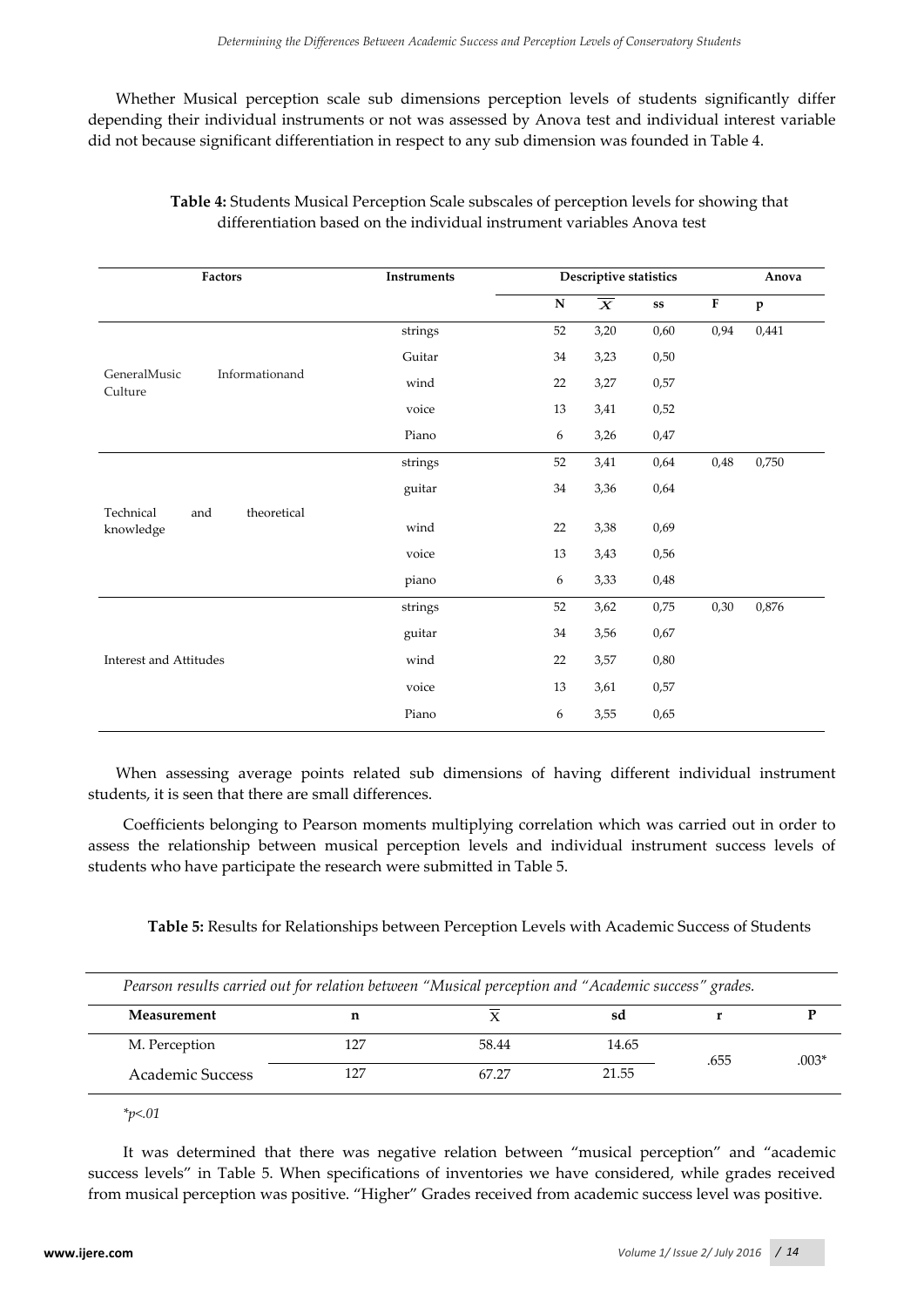#### **Conclusion and Discussion**

A number of researchers have been interested in the degree to which music aptitude or music experiences are related to academic achievement. The literature is nearly evenly divided between those studies in which a high degree of relationship was reported and those in which a low or negligent relationship was found. Using data from first and fourth graders, Lamar (1989) found a significant, positive relationship between music aptitude and reading and one that approached significance for math. Music aptitude was also highly related with academic achievement in eight to 12-year-old students (Johnson, 2000). Palos-Tuley (2003) found positive significant effects for academic achievement and the degree of involvement in the fine arts of Hispanic students in grades three, four, and five, involved in either: an intensive fine arts academy, a rotational fine arts program, or a minimal fine arts program.

Austin and Vispoel (2014) made a research called "How American Adolescents Interpret Success and Failure in Classroom Music: Relationships among Attributional Beliefs, Self-Concept and Achievement" Research involving early adolescents highlights systematic declines in motiva- tion for learning as students progress from elementary school to secondary school. Students' attributions or explanations for past achievement outcomes often are important determinants of future activity choice, investment and persistence. In this article, we critique prior music attribution research and report findings from our empirical study of American 7th-graders' attributional beliefs about success and failure in classroom music. Our results demonstrated that secondary students do not attribute success and failure to the same factors, and that many of the most salient reasons for music-related outcomes (family-, teacher- and peer-influence) are not addressed in traditional attribution research. Attributional beliefs, particularly those concerning music ability, were strongly linked to students' music self-concept and achievement test scores, and the magnitude of those linkages was typically greater when students reflected upon past failures. Based on these findings, we recommend that music practitioners increase their awareness of students' attributional beliefs (particularly the tendency to attribute failure to lack of ability and/or negative family influence), encourage students to consider the r6le that less stable and more controllable factors (effort, persistence, strategy use, metacognition) play in determining achievement outcomes, and employ instructional or evaluative strategies that promote more expansive and developmental views of music ability among all students.

Giomi (2004), in his study of the effects of three years of piano instruction is based on a sample of 117 fourth-grade children attending public schools in Montreal. The children had never participated in formal music instruction, did not have a piano at home, and their annual family income was below. Children in the experimental group (*n*= 63) received individual piano lessons weekly for three years and were given an acoustic piano at no cost to their families. Participants were administered tests of self-esteem, academic achievement, cognitive abilities, musical abilities, and motor proficiency at the beginning of the project and throughout the three years of piano instruction. The results indicated that piano instruction had a positive effect on children's self-esteem, perception and school music marks. It shows the importance of the relations between academic success and perception as this research.

Corrigal and friends (2013), although most studies that examined associations between music training and cognitive abilities had correlational designs, the prevailing bias is that music training causes improvements in cognition. It is also possible, however, that high-functioning children are more likely than other children to take music lessons, and that they also differ in personality. We asked whether individual differences in cognition and personality predict who takes music lessons and for how long. The participants were 118 adults (Study 1) and 167 10- to 12-year-old children (Study 2). We collected demographic information and measured cognitive ability and the Big Five personality dimensions. As in previous research, cognitive ability was associated with musical involvement even when demographic variables were controlled statistically. Novel findings indicated that personality was associated with musical involvement when demographics and cognitive ability were held constant, and that openness-to-experience was the personality dimension with the best predictive power. These findings reveal that: (1) individual differences influence who takes music lessons and for how long, (2) personality variables are at least as good as cognitive variables at predicting music training, and (3) future correlational studies of links between music training and non-musical ability should account for individual differences in personality.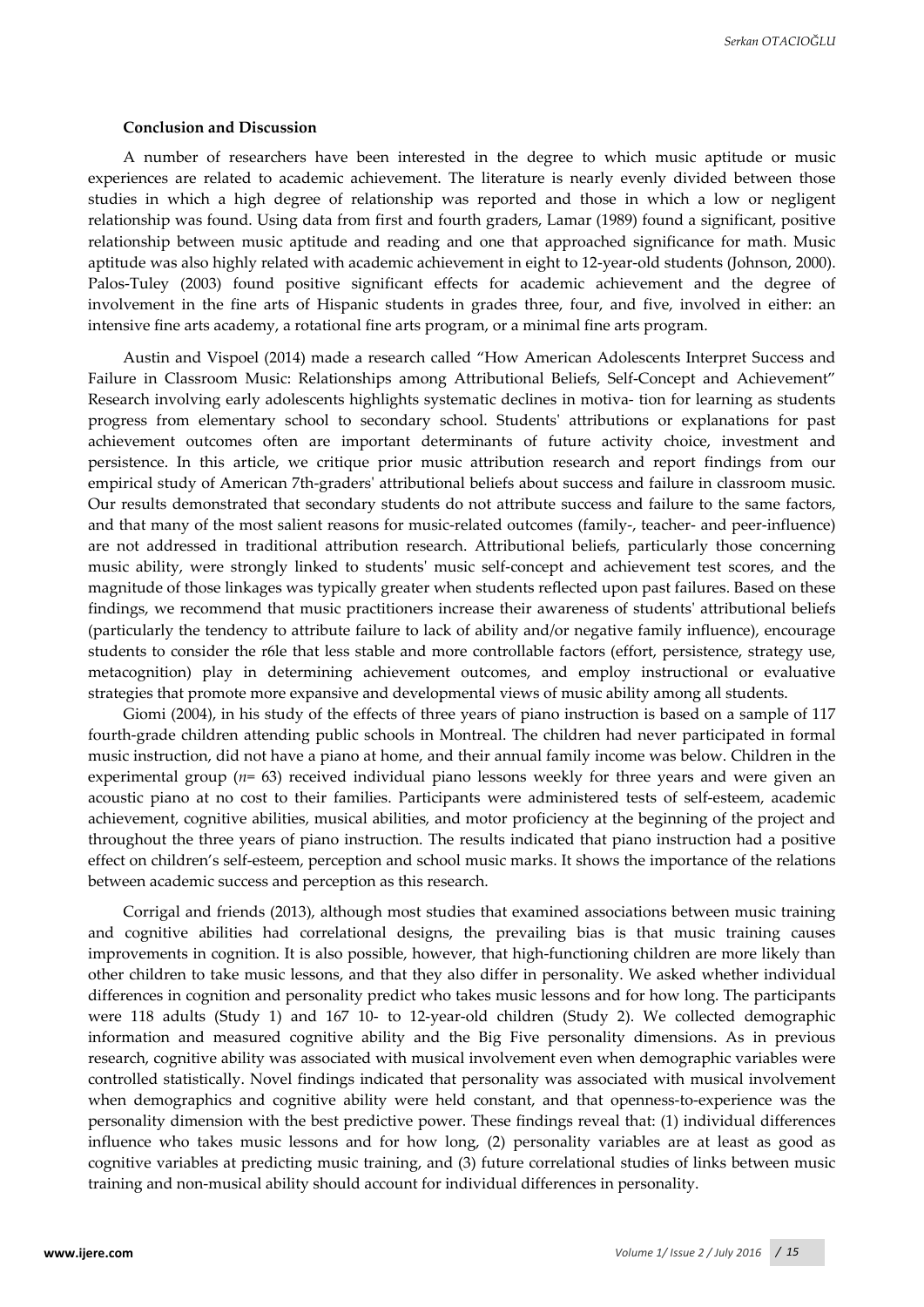Harrison and friends(1994) found that, a latent-trait model describing the influence of musical aptitude, academic ability, music experience, and motivation for music on the development of aural skills by 142 music theory students was evaluated. The model accounted for 73% of the total aural skills variance, with the ear-training and sight-singing components variance being accounted for by the model at 79% and 44%, respectively. Musical aptitude had the largest effect on performance in the aural skills components of the theory course, and the effects of academic ability and music experience were also statistically significant. Motivation for music did not affect aural skills performance, and it did not correlate significantly with any of the other latent variables like musical perception. It also shows parallel findings like this research.

As we see, in all areas of music, musical perception effects all areas of academic achievement, abilities, self-esteem in music education and individual motivation. In future research's like this can be made by large amount of students in different schools and ages.

## **REFERENCES**

Austin, J. & Vispoel, W. (2014).*Psychology of Music*, April 1998, vol. 26. no. 1, 26-45.

- Bilen, S. (1995). İşbirlikli *öğrenmenin müzik öğretimi ve güdüsel süreçler üzerindeki etkileri.* Yayımlanmamış Doktora Tezi, D.E.Ü Eğitim Bilimleri Enstitüsü, İzmir.
- Corrigall, K. E., Schellenberg, G., Misura, N. (2013). Music training, cognition, and personality. *Frontiers in Psychology*. April 2013.
- Çuhadar, H.(2008). Müzik ve Beyin. *Ç.Ü. Sosyal Bilimler Enstitüsü Dergisi*, Cilt 17, Sayı 2, 2008, s.67–76.
- Eskioğlu, I. (2010). YÖK'ün lisansüstü program açma ölçütleri hakkında analitik tartışmalar ve müzik eğitimi alanı örneği. *International Conference on New Trends in Education and Their Implications*, 11-13 November, 2010 Antalya-Turkey.
- Giomi-Costa,E.(2004). Effects of three years of piano ınstruction on children's academic achievement, school performance and self-esteem. *Psychology of Music*, vol. 32no. 2, 139-152. Harrison, C. Asmus, E and Serpe, R. (1994). Effects of musical aptitude, academic ability, music experience, and motivation on aural skills. *Journal of Research in Music Education*, vol. 42 no. 131-144.
- Karasar, N. (2005). *Bilimsel Arastırma Yöntemi*.15. Basım Nobel Yayın Dagıtım, Ankara.
- Johnson, D. A. (2000). *The development of music aptitude and effects on scholastic achievement of 8 to 12 year olds.* (Doctoral dissertation, University of Louisville). Dissertation Abstracts International, 61 (08), 3098A.
- Lamar, H. B. (1989). *An examination of the congruency of music aptitude scores and mathematics and reading achievement scores of elementary children*. (Doctoral dissertation, The University of Southern Mississippi). Dissertation Abstracts International, 51 (03), 0778A.
- Otacıoğlu, G. S. & Aslan, E.(2007). Measurement of musical perception.The teacher and the Teaching Profession: Current Research and International Issues, Edited by Marina-Stefania Giannakaki, 157-171. Pub. Atiner.

Otacıoğlu, G. S. (2008*). Psychology of Music*. Öğreti Pub.Co.Ankara.

Öztopalan, E. (2007). *İlköğretim düzeyindeki özel okullar ile devlet okullarının 6, 7 ve 8. sınıf öğrencilerinin müzik dersine ilişkin tutumları ve akademik başarıları arasındaki ilişki*. Yayınlanmamış Yüksek